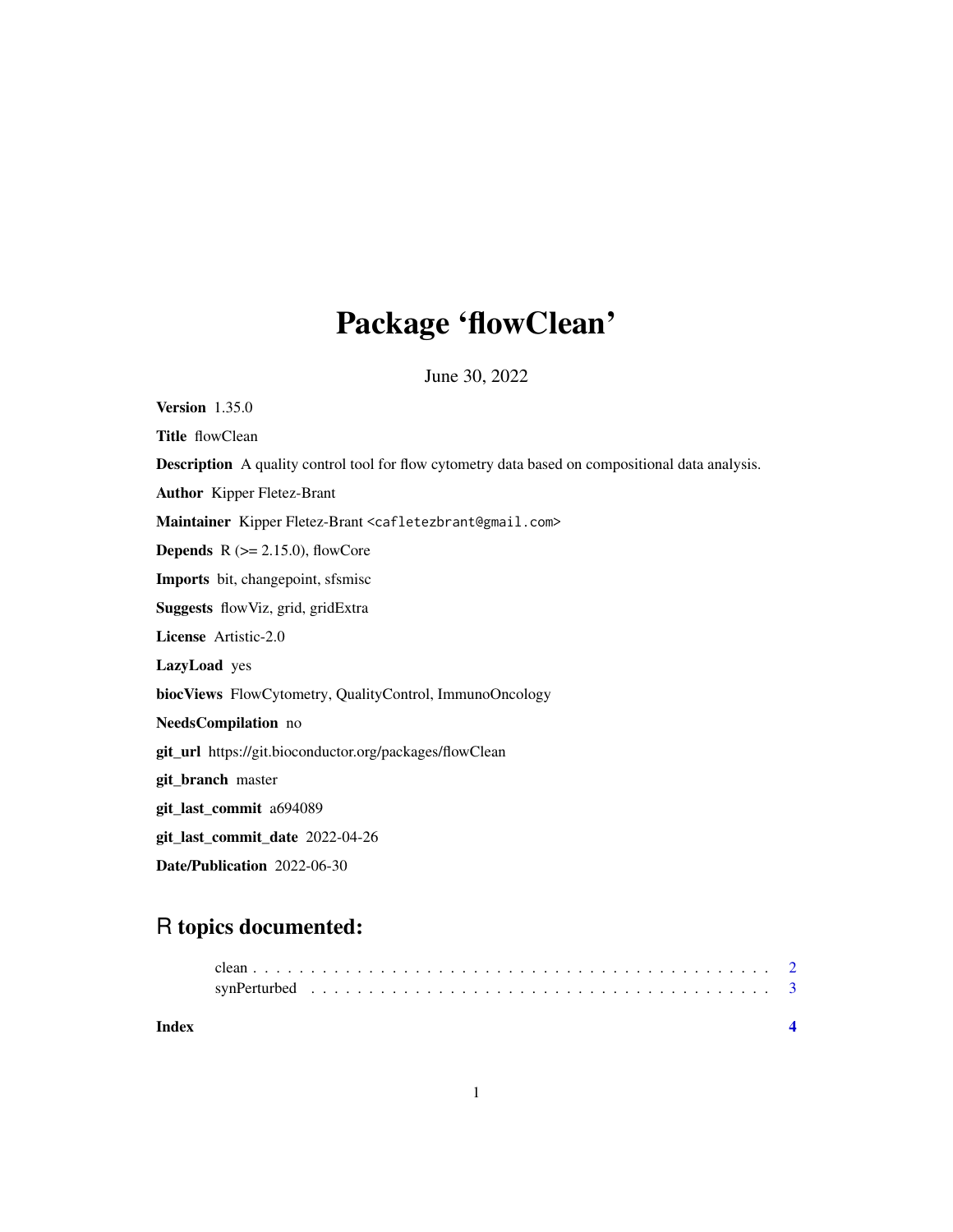<span id="page-1-0"></span>

#### Description

This function uses compositional data analysis to identify errant collection events.

#### Usage

```
clean(fF, vectMarkers, filePrefixWithDir, ext, binSize=0.01,
 nCellCutoff=500, announce=TRUE, cutoff="median", diagnostic=FALSE, fcMax=1.3)
```
#### Arguments

| fF                | flowFrame object containing experimental data to be cleaned.                                                                                                                                                                                                                |  |  |  |  |  |  |  |
|-------------------|-----------------------------------------------------------------------------------------------------------------------------------------------------------------------------------------------------------------------------------------------------------------------------|--|--|--|--|--|--|--|
| vectMarkers       | A vector of indices representing flow parameters to be examined. These are con-<br>sidered as columns in the data matrix in which cells are rows and parameters are<br>columns. Generally this vector excludes indices for various 'scatter' parameters<br>$(e.g. 'FSC-A')$ |  |  |  |  |  |  |  |
| filePrefixWithDir |                                                                                                                                                                                                                                                                             |  |  |  |  |  |  |  |
|                   | A string containing at least the desired name for the output flow file generated.<br>Can include directory structure and folder $(')'$ or '\') characters.                                                                                                                  |  |  |  |  |  |  |  |
| ext               | The file extension for the output flow file.                                                                                                                                                                                                                                |  |  |  |  |  |  |  |
| binSize           | A number in $[0,1]$ ; represents the fraction of duration of collection per bin.                                                                                                                                                                                            |  |  |  |  |  |  |  |
| nCellCutoff       | An integer; represents the minimum number of cells a population must have to<br>be included in analysis.                                                                                                                                                                    |  |  |  |  |  |  |  |
| cutoff            | Method for determining threshold for parameter. Can be "median" (default) or<br>in $[0, 1]$ , which is interpreted as a perecntile. Integers $> 1$ will be interpreted as<br>the fluorescence value to be used for a threshold.                                             |  |  |  |  |  |  |  |
| announce          | Print completion messages.                                                                                                                                                                                                                                                  |  |  |  |  |  |  |  |
| fcMax             | Maximum allowable increase relative to presumed 'good' data.                                                                                                                                                                                                                |  |  |  |  |  |  |  |
| announce          | If TRUE, will print message to screen if errors detected.                                                                                                                                                                                                                   |  |  |  |  |  |  |  |
| diagnostic        | If TRUE, will make PNG of populations in time bins, and save with same prefix<br>as specified in filePrefixWithDir.                                                                                                                                                         |  |  |  |  |  |  |  |
| returnVector      | If desired, only return vector indicating if a given cell is 'good' or 'bad'.                                                                                                                                                                                               |  |  |  |  |  |  |  |
| nstable           | The number of stable populations required to be observed during the duration of<br>an experiment. Default is 5.                                                                                                                                                             |  |  |  |  |  |  |  |

#### Author(s)

Kipper Fletez-Brant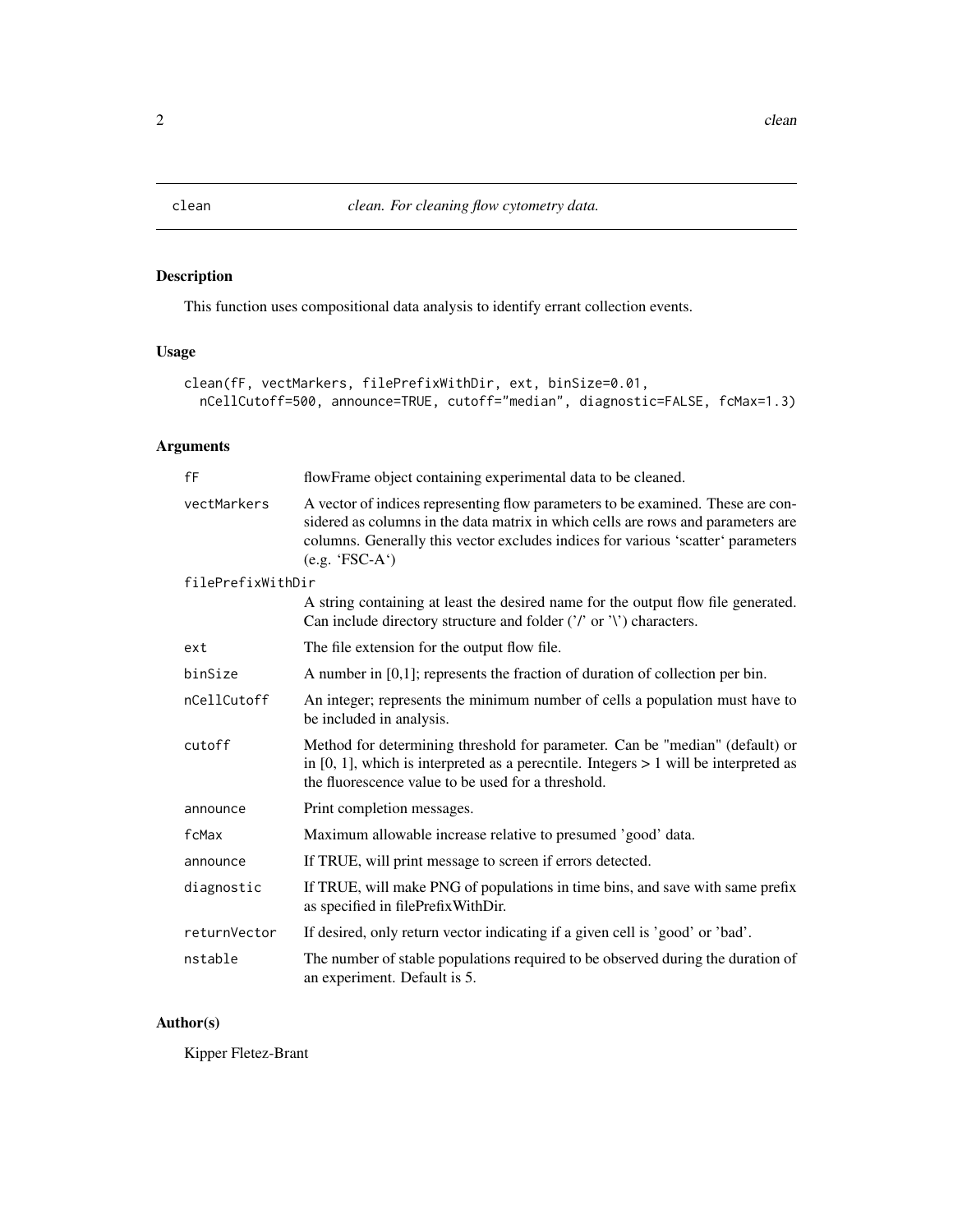#### <span id="page-2-0"></span>synPerturbed 3

#### References

Fletez-Brant C, Spidlen J, Brinkman R, Roederer M and Chattopadhyay P. flowClean: Automated identification and removal of fluorescence anomalies in flow cytometry data. Cytometry Part A, 2016.

#### See Also

The package vignette.

#### Examples

```
data(synPerturbed)
synPerturbed.c <- clean(synPerturbed, vectMarkers=c(5:17),
 filePrefixWithDir="sampleName", ext="fcs")
```
synPerturbed *Synthetically Perturbed FCS.*

#### Description

This is a FCS file in which a subset of one parameter was artificially perturbed so as to have a much higher fluorescent intensity than the remainder of the parameter's observations.

#### Format

A flowFrame with 17 observables and 76466 cells.

#### Details

Cells during a specific time period had their fluorescent intensities increased on channel <V705-A>.

#### Examples

data(synPerturbed)